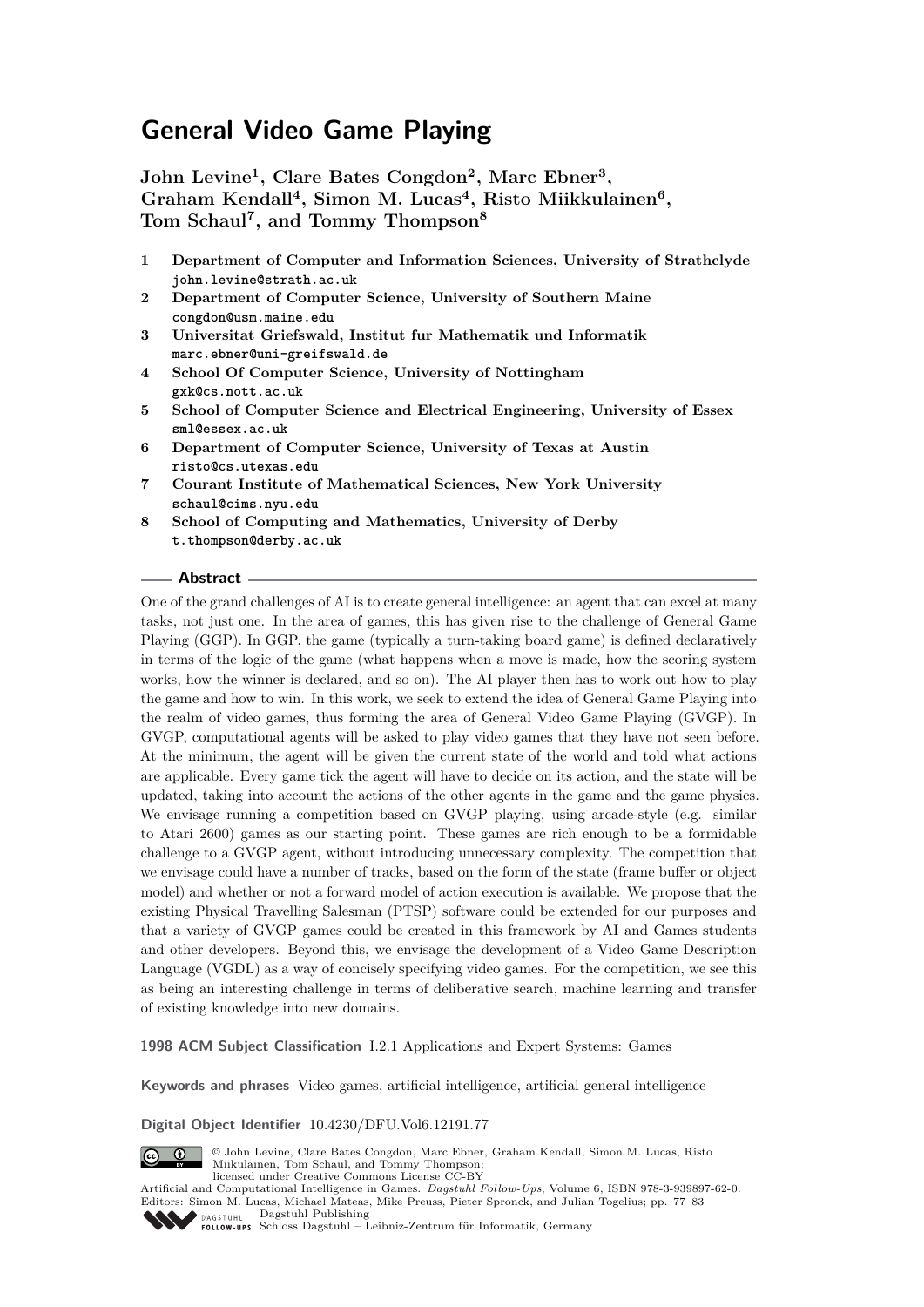## **1 Motivation**

The field of Artificial Intelligence is primarily concerned with creating agents that can make good decisions [\[15\]](#page-6-1). In the context of games, this definition is particularly relevant, as the player of a game will typically have to make a large number of accurate decisions in order to achieve a favourable outcome (a win over an opponent, or a high score). Games have thus always formed a fertile source of benchmarks and challenges for the AI researcher since the earliest days of the field [\[16\]](#page-6-2).

Great progress has been made with specific games, such as chess, backgammon and poker (to name but three of the many games that AI researchers have effectively mastered). However, each AI program is written to tackle a specific game and the techniques used for one game do not necessarily transfer to other games. Humans can thus still claim to be, in some sense, more intelligent than these programs because they can play multiple games and learn how to play and excel at new ones: their intelligence is more *general*.

In AI, we are always striving for theories concerning intelligence in general rather than intelligence in the specific. If we come up with a theory of good decision making and use a turn-taking game as *an example* of how that theory works, then we have made a better contribution than someone who writes a bespoke computer program just to play that game. In the best case, our theory of intelligence should be able to be applied to any situation in the real world where decisions are taken.

These observations, combined with the success of computer programs at turn-taking games such as chess and Othello, have given rise to the challenge of General Game Playing (GGP) [\[5\]](#page-5-0), which has now become an annual competition at the AAAI conference [\[22\]](#page-6-3). This competition focuses on turn-taking board games. The logic of the game is specified in a language called GDL (Game Description Language) [\[21\]](#page-6-4) which in turn is inspired by the single agent Planning Domain Definition Language (PDDL) [\[24\]](#page-6-5) used in the AI planning community.

Turn-taking board games are only one genre of games at which humans excel. A turntaking board game is usually quite slow-paced, and so deliberative reasoning about the consequences of actions and the likely responses of opponents are possible using seconds or even minutes of CPU time. Humans also excel at other games where decisions have to be made much more quickly and where the environments are noisy, dynamic and not always predictable. Video games are a very good example of this genre and form an interesting challenge for AI researchers.

Classic arcade video games (such as Pac-Man, Asteroids and Space Invaders) are very good examples of the kind of activities we are seeking to cover in this work. In his book *Half-Real* [\[11\]](#page-6-6), Juul offers a six-part definition of what a game is: (1) games are rule-based; (2) they have variable outcomes; (3) the different outcomes have different values; (4) the player invests effort to influence the outcome; (5) the player is attached to the outcome; and (6) the game has negotiable consequences. Looking specifically at points (3), (4) and (5), our core assumptions in this work are that the value of the outcome achieved by the player of a video game (point 3) is a direct reflection of the amount of intelligence (intellectual effort) brought to bear on the task (point 4); and that this can be further used as an indicator of the player's general level of intelligence (point 5).

In this work, we seek to extend the idea of General Game Playing into the realm of video games, thus forming the area of General Video Game Playing (GVGP). In GVGP, computational agents will be asked to play video games that they have not played before. The agent will have to find out how the game reacts to its actions, how its actions affect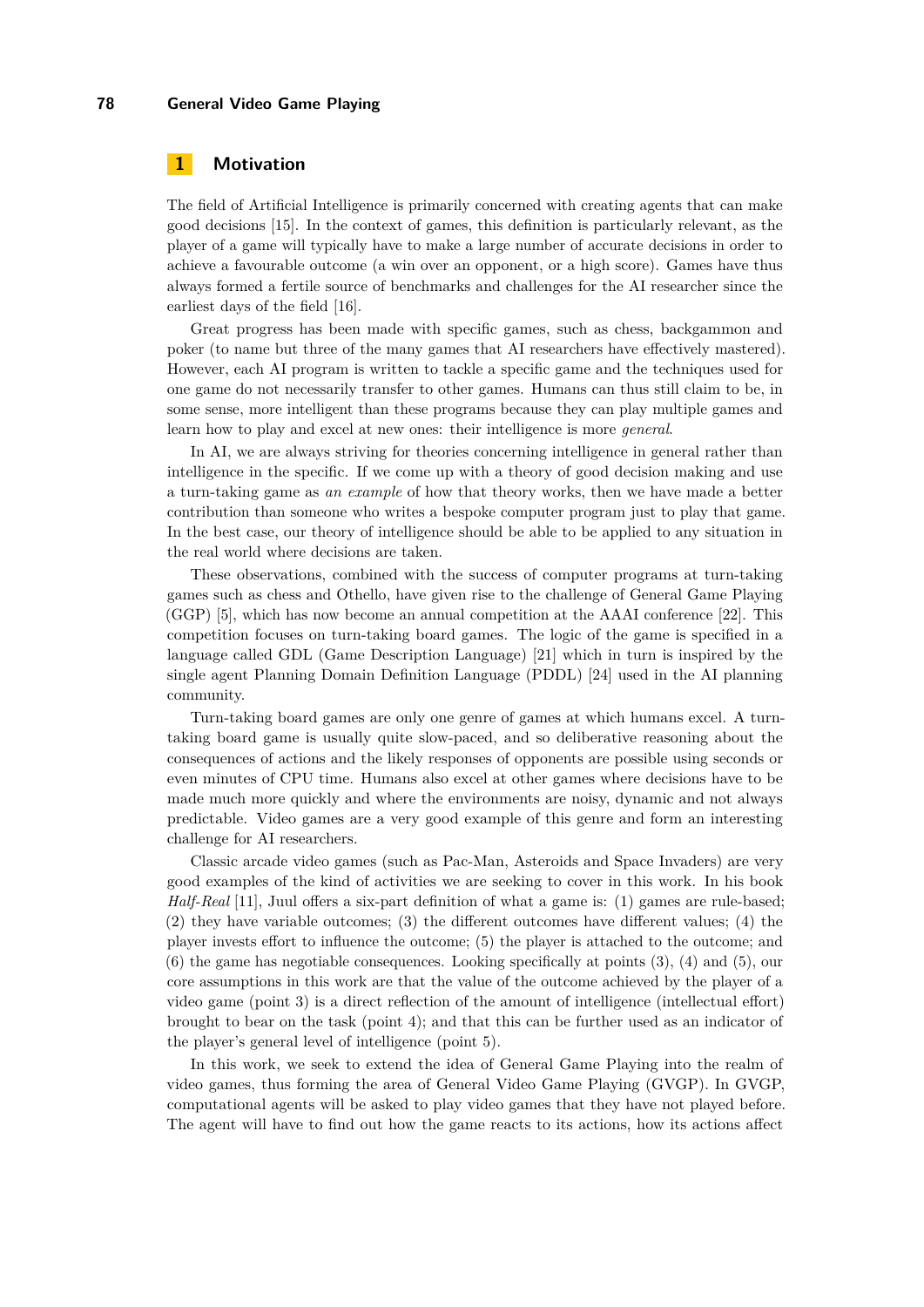#### **J. Levine et al. 79**

its rewards and therefore how to win the game (or maximise its score). At the minimum, the agent will be given the current state of the world and told what actions are applicable. Every game tick the agent will have to decide on what action to take. The state will then be updated, taking into account the actions of the other players in the game and the game physics. We envisage that the rules and the physics of the game can be encoded using a Video Game Description Language (VGDL). We have analysed a selection of classic arcade games with a view to representing them in VGDL and the results of this work are presented in another paper in this volume.

The aims of this work are:

- to define what General Video Game Playing is and our motivation for this investigation;  $\blacksquare$
- to review some of the previous work that has influenced and inspired this work; ÷
- to discuss what video games we would initially like to tackle in this work; ÷
- to speculate on the computational methods that might be appropriate for GVGP;  $\overline{a}$
- to present a proposal for a GVGP framework, based on existing software for the Physical Travelling Salesman Problem (PTSP);
- to outline our proposal for a GVGP competition.  $\sim$

The remainder of the chapter is structured as follows. In the next section, we look at the background behind GVGP, in particular the GGP competition and the work of the Atari 2600 group at Alberta. We then examine what sort of games would like to tackle in GVGP and the mechanisms that agents might use in order to play these games competently. We then examine how we would build a GVGP framework, based on the Physical Travelling Salesman (PTSP) work at the University of Essex. Finally, the paper ends with a proposal for a GVGP competition, with tracks based on the form of the state (frame buffer or object model) and whether or not a forward model of action execution is available.

# **2 Background**

General video game playing is an excellent tool to test artificial intelligence algorithms. If a human player is sitting in front of a video game and is playing the game, then they need to make observations about the state of the game:

- Where is the avatar of the player (i.e. which screen object is 'me')?  $\sim$
- Where are the opponents or enemies?  $\sim$
- What are the current options (direction of next move, firing of a weapon, jump, etc.)? m.
- Which option will most likely bring the own avatar towards a particular goal?

One of the main advantages of general video game playing is that it is of intermediate complexity. It is more complex than simple board games, e.g. movement options may be continuous and the game may also employ simulated physics. However, general video game playing is not as complex as developing human-like robots.

In developing human-like robots, researchers have resorted to highly constrained settings. Sample tasks include: vacuuming the floor [\[10\]](#page-5-1), cleaning windows [\[4\]](#page-5-2), moving objects or persons from location A to location B  $[8]$ , or giving tours in a museum [\[19\]](#page-6-7). Even though these problems have all been beautifully addressed by these researchers the settings are constrained, i.e. algorithms are usually only transferable to similar domains. In some cutting edge areas of robotics (search for the holy grail of artificial intelligence) the goals are not at all clearly defined. Should a robot be able to play chess, learn to play the piano, wash the dishes or go shopping for groceries? Should a robot first learn to play chess and then how to go shopping or vice versa? That aside, robot actuators and input sensors may not allow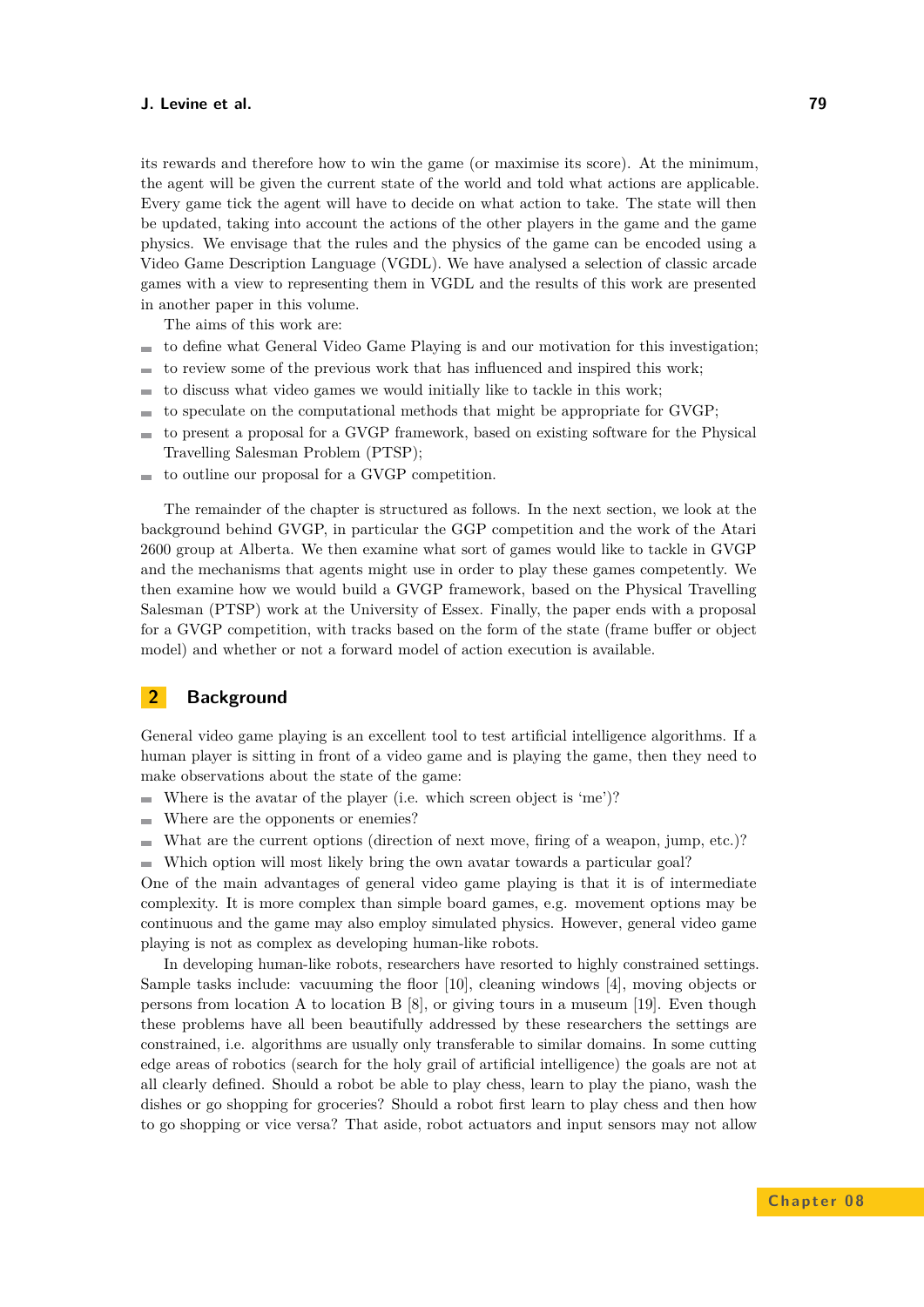handling of completely different problem classes such as driving on the road and playing chess.

In contrast, in general video game playing, the goal of the player is clearly defined. Moreover, there are several different goals (one for each game). The goals are not taken from an artificial laboratory setting but correspond to actual goals that have been addressed by numerous game playing enthusiasts around the world. Goals include:

- $\mathbf{m}$  . Navigating a yellow object through a maze while collecting all white dots and at the same time avoiding colored ghosts (Pac Man).
- Landing a space ship on the moon (Lunar Lander).
- Navigating a space ship through a field of asteroids (Asteroids).
- Driving a racing car (Pole Position).  $\mathcal{L}_{\mathcal{A}}$
- Climbing to the top of a platform environment while avoiding falling objects (Donkey  $\equiv$ Kong).

While each game has its unique story and goal which should be achieved by the player, the method of how the player interacts with the game is the same across all these games. All possible moves of the player are defined through the game controller (e.g. the Atari 2600 had a joystick with a single button resulting in 18 possible moves for each time step). The number of possible movements for each time step are sufficiently small and discrete. However, given the continuous nature of the game, i.e. a new decision has to be made for each time step, the game is sufficiently complex.

We believe that addressing the diverse problems of general video game playing will allow us to gain new insights in working towards the holy grail of artificial intelligence, i.e. development of human-like intelligence.

#### **2.1 General Game Playing**

The General Game Playing competition at AAAI has now been running since 2005 and focuses on turn-taking board games. The programs which enter the competition are not given the details of the games in advance; instead, the rules of the game to be played are specified using GDL, the Game Description Language [\[21\]](#page-6-4). Given the unseen nature of the games, there are two common approaches used to construct players, namely deliberative reasoning (e.g. minimax search) or policy learning (e.g. reinforcement learnng). One of the most successful players to date is Cadia Player [\[2\]](#page-5-4), which is a deliberative approach based on Monte Carlo Tree Search [\[12,](#page-6-8) [3\]](#page-5-5).

## **2.2 The Atari 2600 Games Group**

The work described in our paper has a strong connection to the work of the Atari 2600 games group at Alberta, and much of our discussion was influenced by their work [\[1\]](#page-5-6). They have built what they call The Arcade Learning Environment (ALE), based on the games for the classic Atari 2600 games console. A variety of different genres of game are available for this console: shooters, adventure, platform, board games, and many others. An emulator for 2600 games is used in the ALE, and the player of these games has to interact with this emulator to find out what action to take next. Two approaches to creating players are investigated, based on reinforcement learning [\[18\]](#page-6-9) and Monte Carlo Tree Search [\[12\]](#page-6-8). Other recent work in this area by Hausknecht *et al.* has investigated the use of evolutionary neural networks for creating general video games players [\[6\]](#page-5-7).

The aim of the work cited in this section is similar to ours: to create general artificial intelligence agents for playing video games. Our proposal complements this work in two ways: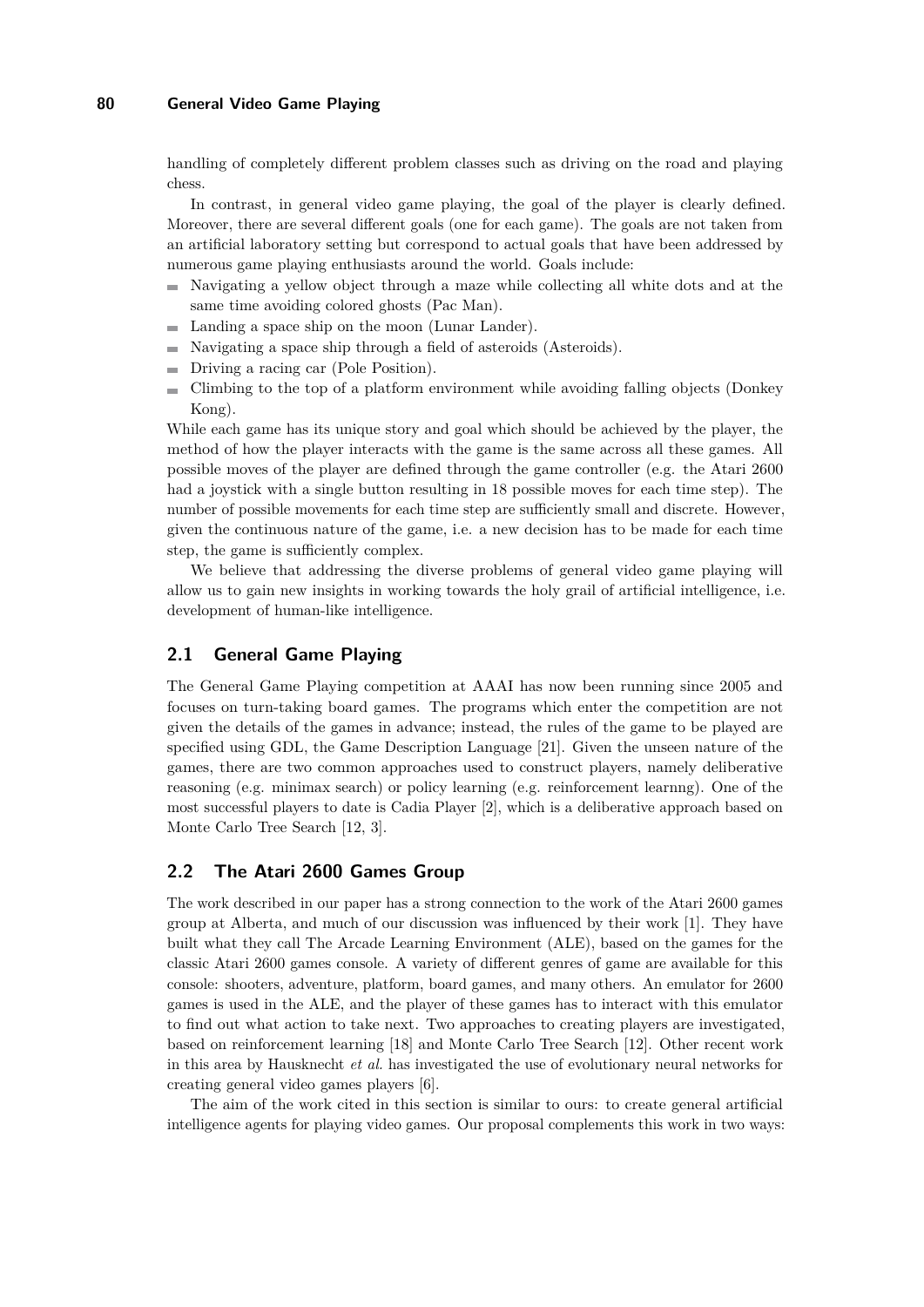#### **J. Levine et al. 81**

firstly, by proposing an alternative and potentially more general framework for creating the games, including a Video Game Description Language; and secondly, by proposing a General Video Game Playing competition for evaluating different approaches to this problem.

## **2.3 Artificial General Intelligence**

The field of artificial general intelligence (AGI) addresses the problem of artificial intelligence in its most broad sense. The intelligent agents that it aims to build should be able to (learn to) act well in a very broad range of environments, and under a broad range of constraints. This contrasts with narrower AI research that focuses on a single application domain. A large portion of the recent work in AGI is based on Hutter's theoretical framework [\[9\]](#page-5-8). Recently, games were proposed as the specific ingredient for measuring this form of general intelligence [\[17\]](#page-6-10); namely, an (infinite) set of unseen games were proposed to play the role of the "broad range of environments".

# **3 Games for General Video Game Playing**

What kind of games are suitable for General Video Game Playing research? Since we want to start our investigations with a feasible challenge, we think that classic 2-dimensional arcade games offer the right balance. If this is successful, we then would envisage moving into 3-dimensional games, which offer more complexity (not least in terms of the effort required to create the game environment). In the companion paper in this volume, we present Video Game Description Language definitions for three diverse arcade games: Space Invaders, Lunar Lander and Frogger. Other suitable candidates might include simple first person shooting games such as Maze War [\[23\]](#page-6-11), albeit represented in a 2-dimensional form.

All these games are characterised by relatively simple but fast-paced gameplay, with the need for the player to make accurate decisions and adopt high performing strategies in order to win. The emulators for such games can be created more easily than those complex 3-dimensional games but will still allow for sufficient experimentation for the results to be transferrable to more complex game environments.

## **4 A Competition for General Video Game Playing**

One of the main challenges of General Video Game Playing is to create a software framework that allows for games to be designed and representated and different game-playing agents tested via some form of long-running competition. Competitions have been very useful in promoting research in creating AI players of games: examples include the long-running Ms Pac-Man competition [\[13\]](#page-6-12), the 2K Botprize [\[7\]](#page-5-9) and the Physical Travelling Salesman Problem [\[14\]](#page-6-13).

In order to support research in General Video Game Playing we propose using software created for the Physical Travelling Salesman Problem as the basis of a General Video Game Playing framework. In order to do this, we would need to extend the framework to add more agents and more game objects and create a general state model for the system. The framework would be adapted to read 2-dimensional games written in VGDL.

We propose to hold a GVGP competition, in a number of tracks. These tracks will be based on variations in what data is available to the player:

- What data will be provided to the player to characterise the state? A frame buffer or an  $\sim$ object model?
- Will the player have access to the entire state or just a first-person perspective?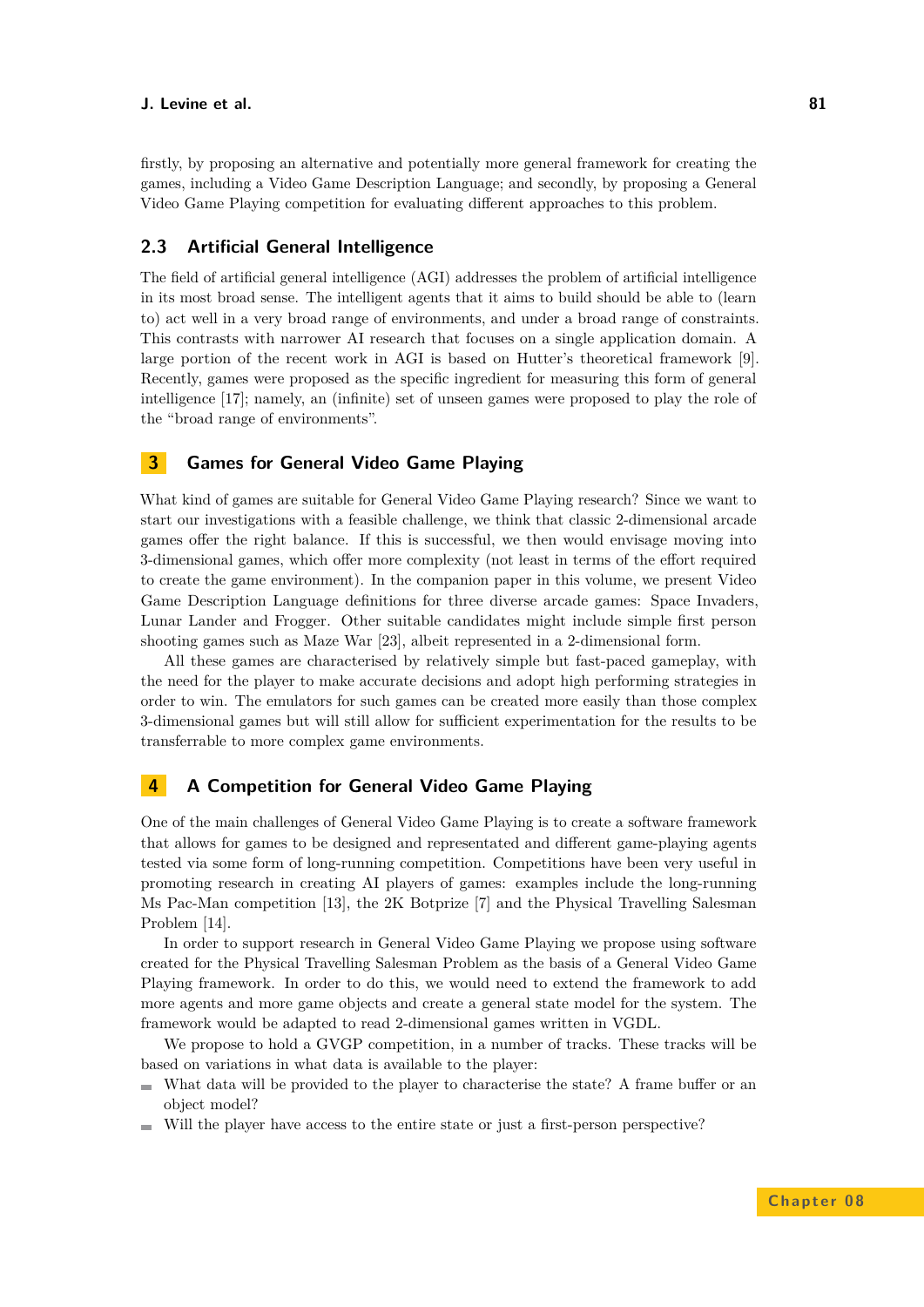$\blacksquare$  Will the player be able to use the simulator as a forward model to be able to do deliberative reasoning?

Since these three features are mutually exclusive, the competition could, in theory at least, run in 8 independent tracks (e.g. frame buffer model, entire state, no forward model). In practice, only some of these variations will be interesting: in particular, the decision to use a the entire state or a first person perspective will be dictated by the genre of game we are playing. However, the use of frame buffer vs object model and the use of a forward model vs no forward model are both interesting dimensions, thus resulting in at least 4 variations for each game.

# **5 Potential Applications**

While creating general video game players is an interesting academic activity in itself, we think that this area of research could find applications in real video games. Our eventual aim would be to enable the creation of high performance AI players without any extra code being written: the game environment would be designed and then handed over to the general AI agent, which would then work out how to play the game competently. In the shorter term, we think that general video game playing techniques could be used both to test game environments, including those created automatically using procedural content generation [\[20\]](#page-6-14) and to find potential loopholes in the gameplay that a human player could exploit.

#### **References**

- <span id="page-5-6"></span>**1** M.G. Bellemare, Y. Naddaf, J. Veness, and M. Bowling. The arcade learning environment: An evaluation platform for general agents. *Arxiv preprint arXiv:1207.4708*, 2012.
- <span id="page-5-4"></span>**2** Yngvi Björnsson and Hilmar Finnsson. Cadiaplayer: A simulation-based general game player. *IEEE Transactions on Computational Intelligence and AI in Games*, 1(1):4–15, 2009.
- <span id="page-5-5"></span>**3** Cameron Browne, Edward J. Powley, Daniel Whitehouse, Simon M. Lucas, Peter I. Cowling, Philipp Rohlfshagen, Stephen Tavener, Diego Perez, Spyridon Samothrakis, and Simon Colton. A survey of monte carlo tree search methods. *IEEE Trans. Comput. Intellig. and AI in Games*, 4(1):1–43, 2012.
- <span id="page-5-2"></span>**4** M. Farsi, K. Ratcliff, P. J. Sohnson, C. R. Allen, K. Z. Karam, and R. Pawson. Robot control system for window cleaning. In D. A. Chamberlain, editor, *Proceedings of the 11th International Symposium on Automation and Robotics in Construction XI*, pages 617–623. Elsevier Science, 1994.
- <span id="page-5-0"></span>**5** Michael Genesereth and Nathaniel Love. General game playing: Overview of the AAAI competition. *AI Magazine*, 26:62–72, 2005.
- <span id="page-5-7"></span>**6** Matthew Hausknecht, Piyush Khandelwal, Risto Miikkulainen, and Peter Stone. Hyperneat-ggp: A hyperneat-based atari general game player, 2012.
- <span id="page-5-9"></span>**7** Philip Hingston. The 2k botprize. <http://botprize.org/>, 2012. [Online; accessed 27- August-2012].
- <span id="page-5-3"></span>**8** Yuji Hosoda, Masashi Koga, and Kenjiro Yamamoto. Autonomous moving technology for future urban transport. *Hitachi Review*, 60(2):100–105, April 2011.
- <span id="page-5-8"></span>**9** Marcus Hutter. *Universal artificial intelligence: Sequential decisions based on algorithmic probability*. Springer Verlag, 2005.
- <span id="page-5-1"></span>**10** iRobot Corporation. *Roomba. Vacuum Cleaning Robot*. 8 crosby Drive, Bedfard, MA 01730, 2011.